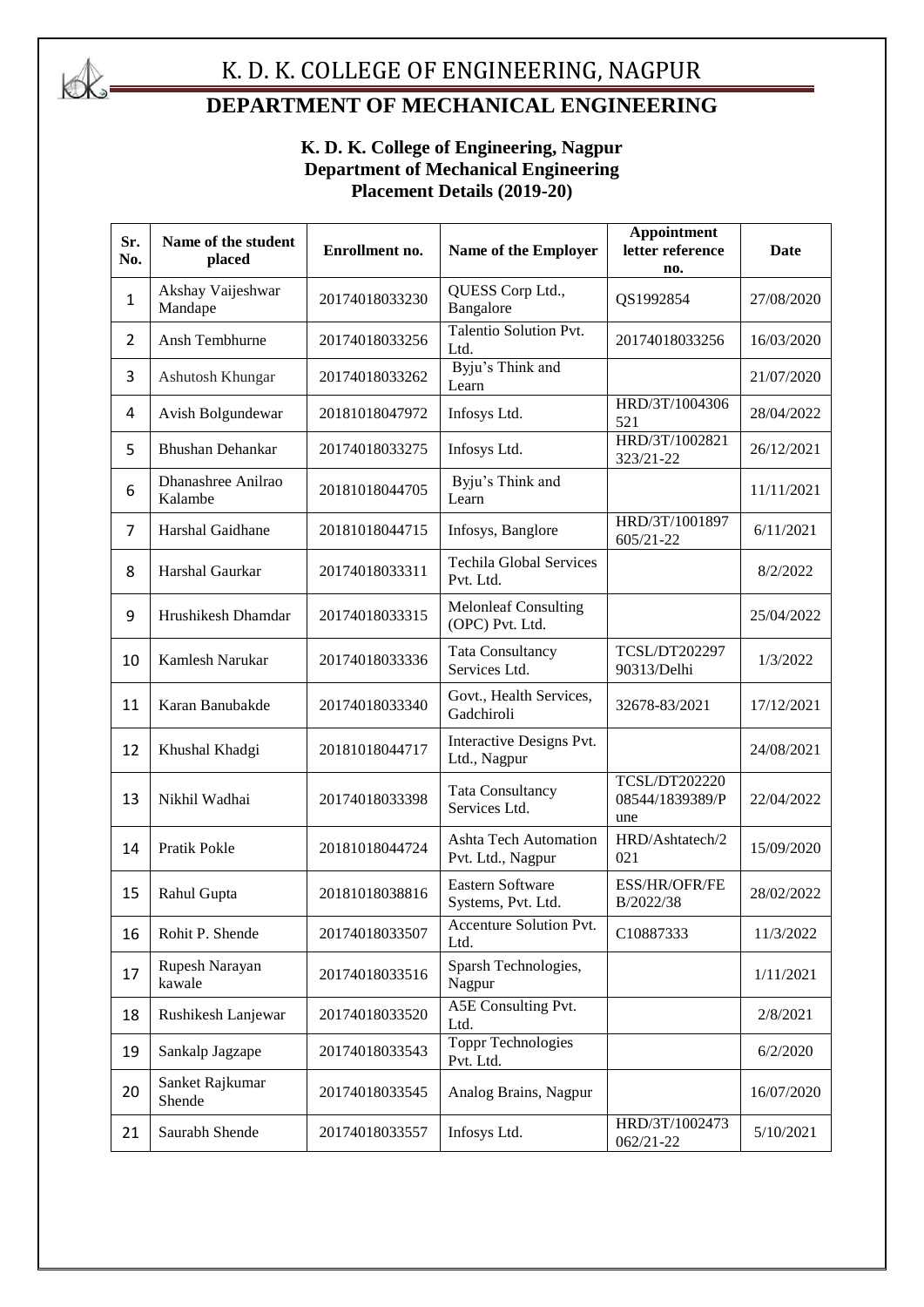

# K. D. K. COLLEGE OF ENGINEERING, NAGPUR **DEPARTMENT OF MECHANICAL ENGINEERING**

| 22 | Shashank Shinde                | 20174018033566 | Airports Authority of<br>India, Western Region<br>HQRS.     | 2021/1366                                  | 8/3/2021   |
|----|--------------------------------|----------------|-------------------------------------------------------------|--------------------------------------------|------------|
| 23 | Shubham Ambule                 | 20174018033583 | <b>Tata Consultancy</b><br>Services Ltd.                    | TCSL/DT202193<br>74536/1734905/L<br>ucknow | 24/01/2022 |
| 24 | Shubham Dilip<br>Karemore      | 20181018038821 | <b>Tata Consultancy</b><br>Services Ltd.                    | <b>TCSL/DT202220</b><br>02180/Mumbai       | 12/3/2022  |
| 25 | Sonal Harihar Parate           | 20174018033154 | <b>Tata Consultancy</b><br>Services Ltd.                    | <b>TCSL/DT201957</b><br>38046/Pune         | 1/4/2021   |
| 26 | Tejas Dhomne                   | 20174018033614 | A5E Consulting Pvt.<br>Ltd.                                 |                                            | 11/8/2021  |
| 27 | Trupti Hansraj<br>Hedaoo       | 20174018033164 | <b>Tata Consultancy</b><br>Services Ltd.                    | <b>TCSL/DT202075</b><br>11823/Pune         | 14/04/2021 |
| 28 | <b>Utkarsh Kourav</b>          | 20181018044627 | <b>Cognizant Technology</b><br>Solutions India Pvt.<br>Ltd. | 13985101                                   | 10/12/2019 |
| 29 | Vaibhav Perke                  | 20174018033635 | Superior Drinks Pvt.<br>Ltd., Nagpur                        |                                            | 9/11/2021  |
| 30 | Vipul Patrikar                 | 20181018038832 | Accenture Solution Pvt.<br>Ltd.                             | C9505215                                   | 13/05/2021 |
| 31 | Raunaksingh Rajput             | 20181018038817 | Anglo-Eastern Ship<br>Management Ltd                        |                                            | 8/12/2020  |
| 32 | Abhijeet Vishwajit<br>Moon     | 20174018033191 | CMS-IT                                                      | Email Dt. :-<br>24/06/2020                 | 24/06/2020 |
| 33 | <b>Abhishek Hiwse</b>          | 20181018038793 | NSSL Pvt. Ltd., Nagpur                                      |                                            |            |
| 34 | Aditya Shankar<br>Khonde       | 20174018033206 | Capgemini Technology<br>Services India Ltd.                 | 5585498/1181431                            | 3/2/2022   |
| 35 | Ajinkya Sanjay<br>Vinchurkar   | 20174018033214 | Lokesh Machines Ltd.                                        | Email Dt. :-<br>13/07/2020                 | 13/07/2020 |
| 36 | <b>Akhilesh Vinod</b><br>Dhoke | 20181018044711 | Lokesh Machines Ltd.                                        | Email Dt. :-<br>13/07/2020                 | 13/07/2020 |
| 37 | Amol Kale                      | 20174018033237 | <b>High Technext</b><br>Engineering                         |                                            | 15/10/2020 |
| 38 | <b>Aniket Belsare</b>          | 20181018044712 | Disha Engineering,<br>MIDC, Nagpur                          |                                            |            |
| 39 | Aniket choudhary               | 20174018033243 | Lokesh Machines Ltd.                                        | Email Dt. :-<br>13/07/2020                 | 13/07/2020 |
| 40 | Aniket Koche                   | 20174018033247 | <b>Dhoot Transmission</b><br>Ltd.                           |                                            | 13/06/2020 |
| 41 | Aniket Lende                   | 20174018033240 | <b>Dhoot Transmission</b><br>Ltd.                           |                                            | 13/06/2020 |
| 42 | Ankit budhe                    | 20181018038896 | Gyansys Infotech Pvt.<br>Ltd                                | 0ABE993A                                   | 21/9/2021  |
| 43 | Ankita Prajapati               | 20181018038800 | <b>Extramark</b>                                            |                                            | 21/12/2019 |
| 44 | Ashish Lokhande                | 20174018033260 | Bajaj Electrical                                            |                                            | 1/6/2020   |
| 45 | <b>Bhavik Sharad</b><br>Mankar | 20174018033272 | Lokesh Machines Ltd.                                        | Email Dt. :-<br>13/07/2020                 | 13/07/2020 |
| 46 | Govinda Dalimkar               | 20174018033307 | <b>High Technext</b><br>Engineering                         |                                            | 15/10/2020 |
| 47 | Harish Chandanbatwe            | 20181018044714 | <b>High Technext</b><br>Engineering                         |                                            | 15/10/2020 |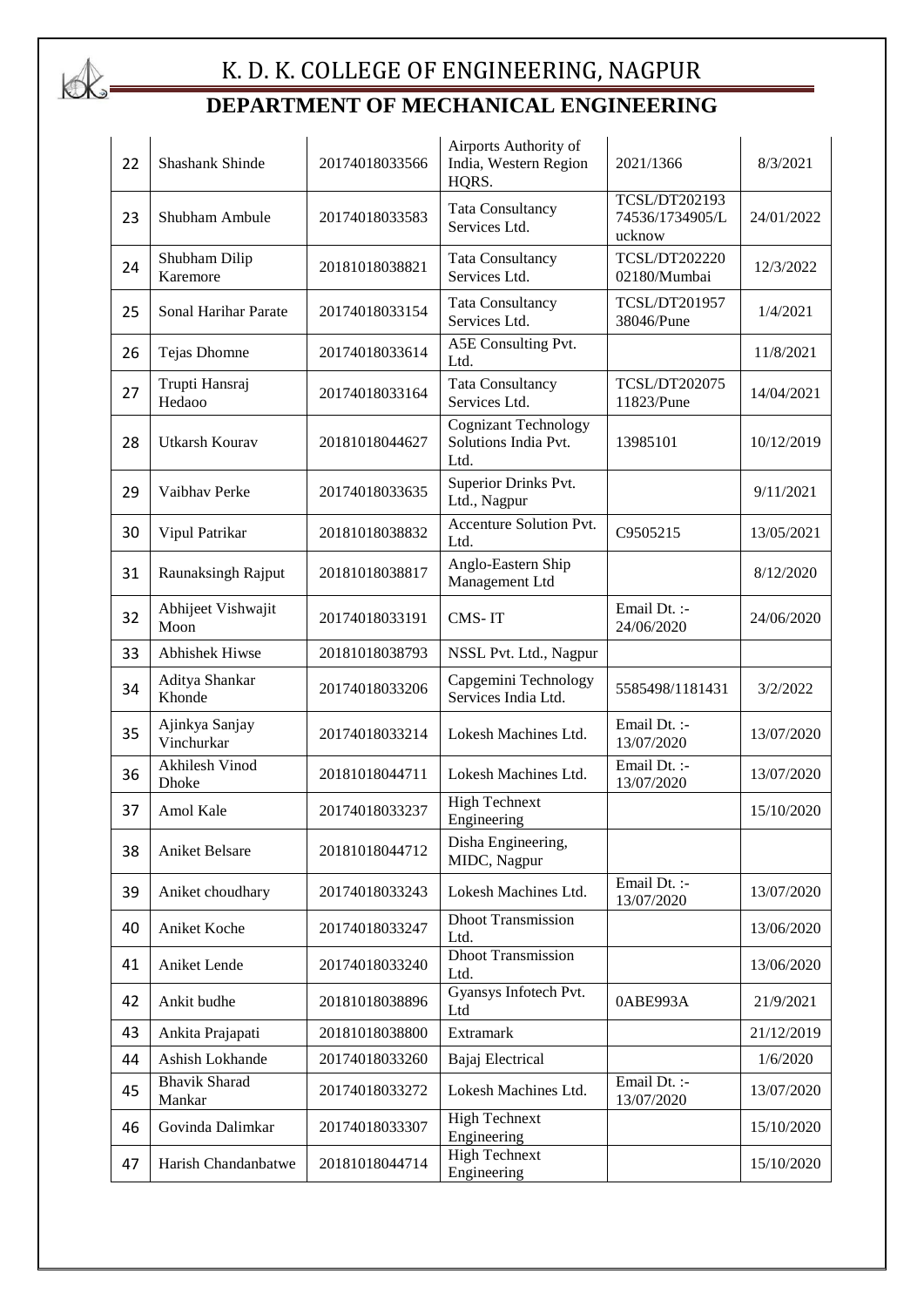

# K. D. K. COLLEGE OF ENGINEERING, NAGPUR **DEPARTMENT OF MECHANICAL ENGINEERING**

| 48 | Juhi Janbandhu              | 20174018033013 | <b>Dhoot Transmission</b><br>Ltd.           |                            | 13/06/2020 |
|----|-----------------------------|----------------|---------------------------------------------|----------------------------|------------|
| 49 | Kafil Ahmad                 | 20181018038898 | <b>Dhoot Transmission</b><br>Ltd.           |                            | 13/06/2020 |
| 50 | Kartik Akulwar              | 20181018044716 | HCL Technologies Ltd.                       |                            | 13/09/2021 |
| 51 | Kunal Sukole                | 20174018033357 | Capgemini Technology<br>Services India Ltd. | 1894965                    |            |
| 52 | Kunjan Suryawanshi          | 20181018038807 | Lokesh Machines Ltd.                        | Email Dt. :-<br>13/07/2020 | 13/07/2020 |
| 53 | Lohita Dhakate              | 20181018038789 | <b>Dhoot Transmission</b><br>Ltd.           |                            | 13/06/2020 |
| 54 | <b>Makrand Pandagale</b>    | 20174018033368 | <b>Dhoot Transmission</b><br>Ltd.           |                            | 13/06/2020 |
| 55 | Mayur Thakre                | 20181018038808 | <b>HCL Technologies Ltd</b>                 |                            | 13/09/2021 |
| 56 | Mohit Bharat Lonkar         | 20181018038809 | Om Refrigeration and<br>Air Conditioning    |                            | 21/08/2021 |
| 57 | Mohit Waghaye               | 20174018033387 | <b>High Technext</b><br>Engineering         |                            | 15/10/2020 |
| 58 | <b>Mrunal Patle</b>         | 20174018033388 | <b>High Technext</b><br>Engineering         |                            | 15/10/2020 |
| 59 | <b>Nakul Nagpure</b>        | 20174018033390 | HCL Technologies Ltd.                       |                            | 13/9//2020 |
| 60 | Nihal Sudhakar<br>Mohurle   | 20174018033394 | HCL Technologies Ltd.                       |                            | 13/09/2021 |
| 61 | Nikhil Raut                 | 20181018044721 | HCL Technologies Ltd.                       |                            | 13/09/2021 |
| 62 | Nikunj Lekhrao<br>Sondawale | 20174018033402 | Byte-XL                                     | 26/2021                    | 10/11/2021 |
| 63 | Pankaj Raut                 | 20181018044721 | <b>Dhoot Transmission</b><br>Ltd.           |                            | 13/06/2020 |
| 64 | Prajakta Gopal Wat          | 20174018033072 | NSSL Pvt. Ltd.                              |                            | 1/11/2020  |
| 65 | Pranay Ajay Peshne          | 20174018033440 | NTPC, Solapur                               | RLI/Solapur/App-<br>2021   | 9/10/2021  |
| 66 | Pranay Rangari              | 20181018038812 | <b>High Technext</b><br>Engineering         |                            | 15/10/2020 |
| 67 | Prashik Khobragade          | 20181018038813 | <b>Dhoot Transmission</b><br>Ltd.           |                            | 13/06/2020 |
| 68 | Rajat Shahu                 | 20181018044726 | Bajaj Electrical                            |                            | 1/6/2020   |
| 69 | Rohit Kanhere               | 20174018033503 | <b>High Technext</b><br>Engineering         |                            | 15/10/2020 |
| 70 | Rupesh Ghatole              | 20181018044729 | Narottam Das &<br>Company, Nagpur           |                            | 24/03/2021 |
| 71 | Sagar Pundlik Kengar        | 20174018033527 | Lokesh Machines Ltd.                        | Email Dt. :-<br>13/07/2020 | 13/07/2020 |
| 72 | Saurabh Gedam               | 20181018044731 | Dotsmark System India<br>Pvt. Ltd.          | Email Dt. :-<br>13/01/2020 | 13/01/2020 |
| 73 | Saurabh Ramteke             | 20174018033554 | HCL Technologies Ltd.                       |                            | 13/09/2021 |
| 74 | Shubham Gawande             | 20181018044733 | Lokesh Machines Ltd.                        | Email Dt. :-<br>13/07/2020 | 13/07/2020 |
| 75 | Shubham Jeetendra<br>Sharma | 20181018044736 | HCL Technologies Ltd.                       |                            | 13/09/2021 |
| 76 | Sushobhan Maity             | 20174018033603 | <b>High Technext</b><br>Engineering         |                            | 15/10/2020 |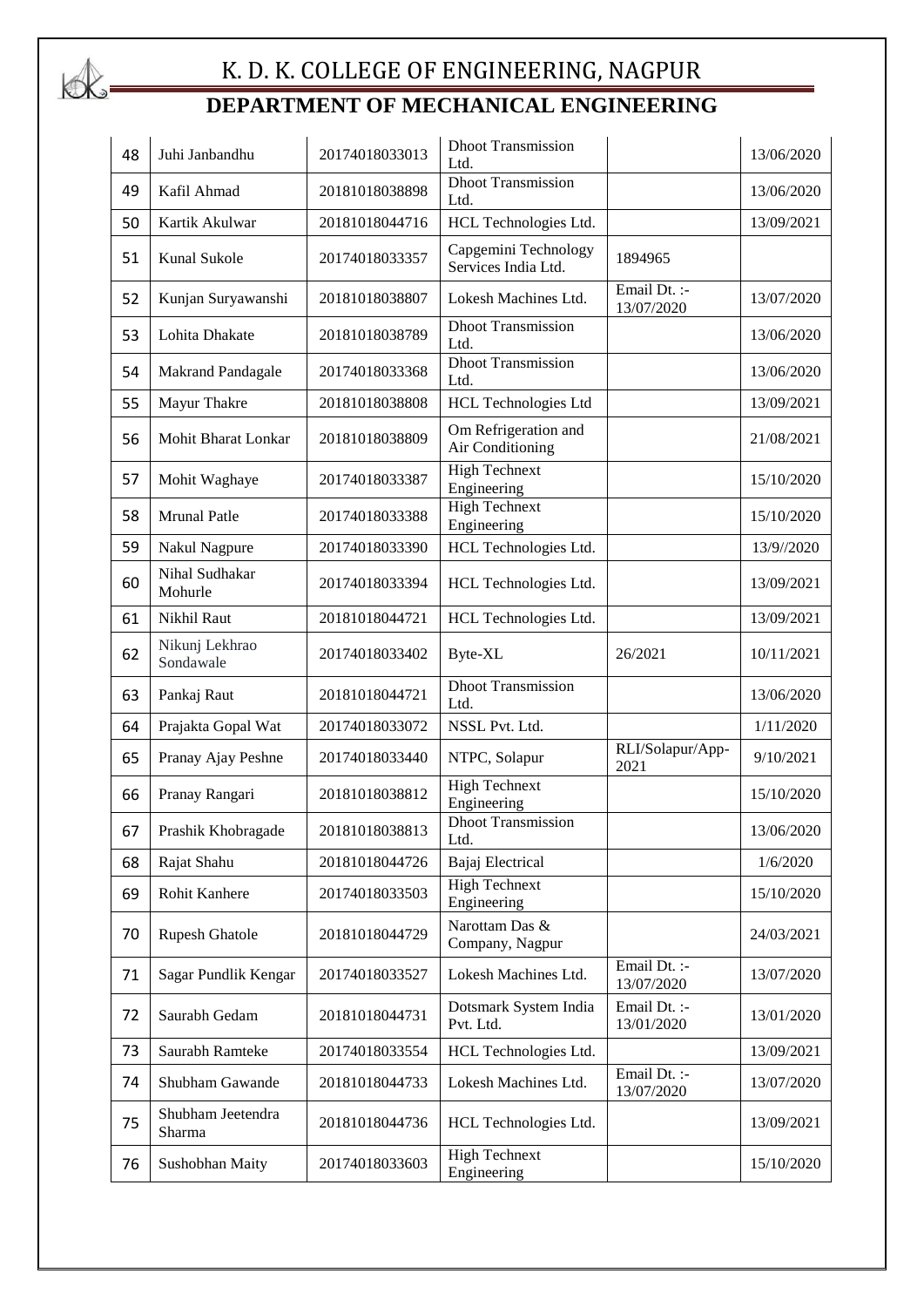

# K. D. K. COLLEGE OF ENGINEERING, NAGPUR **DEPARTMENT OF MECHANICAL ENGINEERING**

| 77 | Swapnil K Ghate           | 20174018033605 | HCL Technologies Ltd.                   | Email $Dt.$ :-<br>22/05/2020 | 13/09/2021 |
|----|---------------------------|----------------|-----------------------------------------|------------------------------|------------|
| 78 | Tushar Acharya            | 20174018033622 | HCL Technologies Ltd.                   |                              | 13/09/2021 |
| 79 | Tushar Kaware             | 20181018038828 | Dotsmark System India<br>Pvt. Ltd.      | Email $Dt.$ :-<br>13/01/2020 | 13/01/2020 |
| 80 | Tushar Sonkusare          | 20174018033619 | <b>High Technext</b><br>Engineering     |                              | 15/10/2020 |
| 81 | <b>Uday Kitey</b>         | 20174018033624 | <b>High Technext</b><br>Engineering     |                              | 15/10/2020 |
| 82 | Vikas Mahendra Patil      | 20181018038831 | Lokesh Machines Ltd.                    | Email Dt. :-<br>13/07/2020   | 13/07/2020 |
| 83 | Vinayak Jadhao            | 20174018033640 | HCL Technologies Ltd.                   |                              | 13/9/2020  |
| 84 | Yashraj Singh<br>Bawangad | 20181018038833 | <b>High Technext</b><br>Engineering     |                              | 15/10/2020 |
| 85 | Yogesh Katre              | 20181018038834 | Mineral Exploration<br>Corporation Ltd. | WMHG00620110<br>0351         | 31/03/2021 |
| 86 | Yougshil Nagrale          | 20174018033654 | Pincklik                                |                              | 8/2/2020   |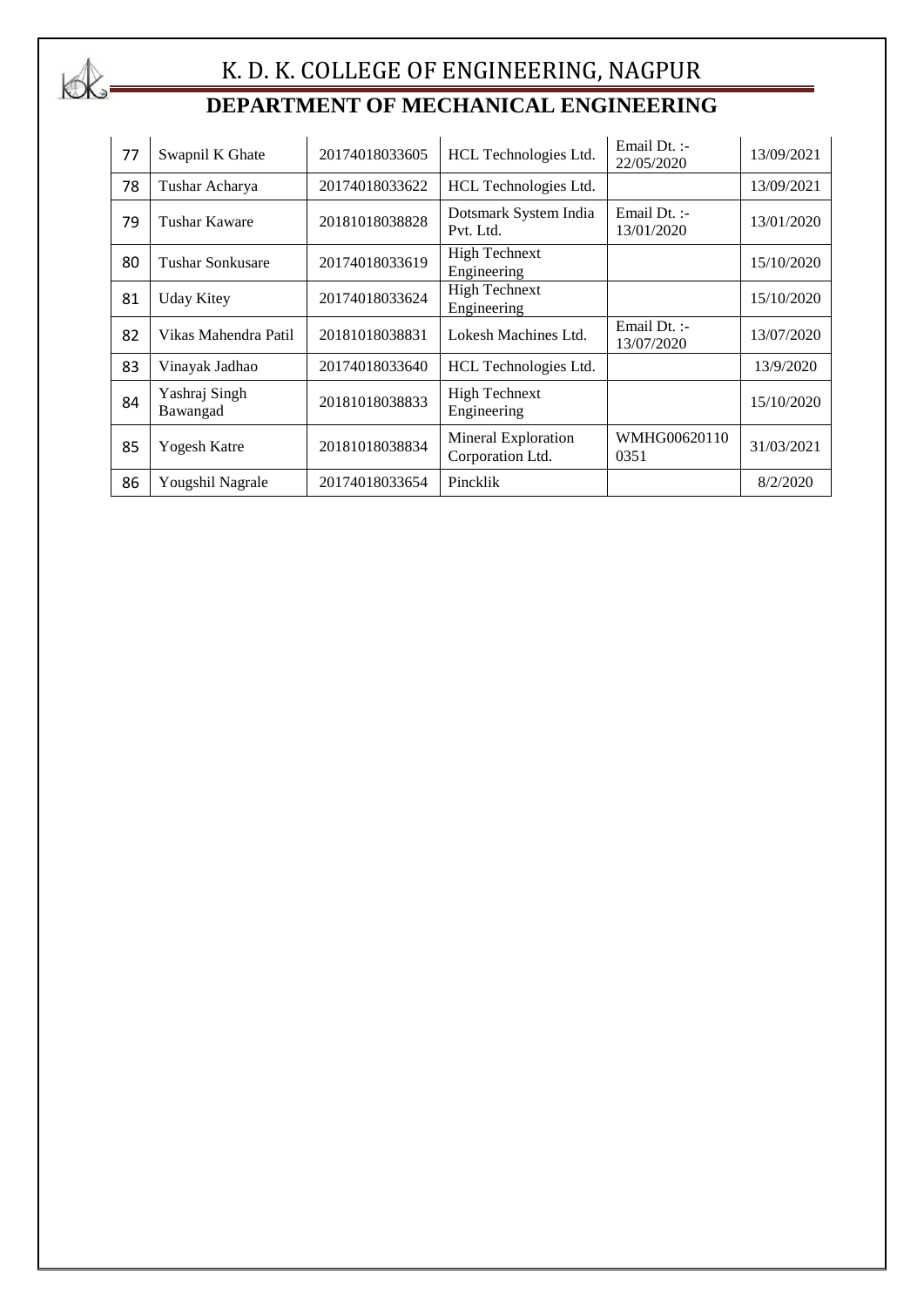

# K. D. K. COLLEGE OF ENGINEERING, NAGPUR

# **DEPARTMENT OF MECHANICAL ENGINEERING**

### **K. D. K. College of Engineering, Nagpur Department of Mechanical Engineering Higher Study Details (2019-20)**

| Sr. No.        | Name of the student | Enrollment no. | Specialization                                            | <b>Name of Institute</b>                                  |
|----------------|---------------------|----------------|-----------------------------------------------------------|-----------------------------------------------------------|
| 1              | Akash Samarth       | 20181018044710 | M. Tech (Mechanical<br>Engineering Design)                | K. D. K. College of<br>Engineering, Nagpur                |
| $\overline{2}$ | Chetna zode         | 20181018038788 | M. Tech (Mechanical<br><b>Engineering Design)</b>         | K. D. K. College of<br>Engineering, Nagpur                |
| 3              | Suraj Jivan Meshram | 20181018044737 | M. Tech (Mechanical<br><b>Engineering Design)</b>         | K. D. K. College of<br>Engineering, Nagpur                |
| $\overline{4}$ | Nilay Kedarpawar    | 20181018044722 | Master of Engineering<br>(LMEB) Engineering<br>Management | University of South<br>Australia                          |
| 5              | Palash Ninave       | 20174018033412 | <b>MBA</b>                                                | Datta Meghe Institute<br>of Management<br>Studies, Nagpur |
| 6              | Chirag Tejwani      | 20181018038802 | Master of Science in<br>Engineering<br>Management         | Gannon University,<br>Erie, Pennsylvania                  |